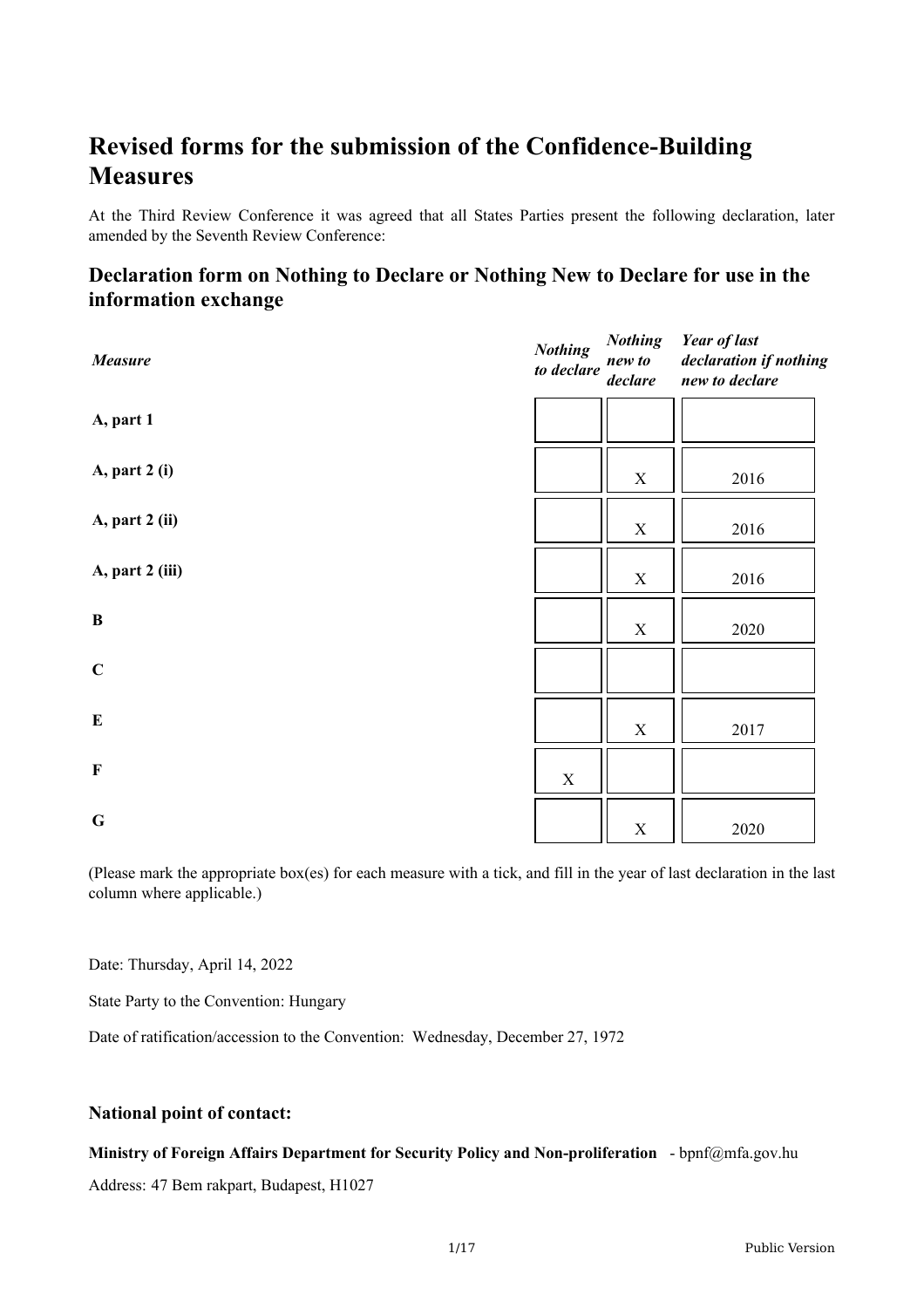Telephone: +36 1 4581105, +36 1 4581135

Fax: +36 1 457 5039

**József Pete** (Governement Office of the Capital City Budapest) - pete.jozsef@bfkh.gov.hu Chief Counsellor, CWC/BWC Officer

Address: 37-39 Németvölgyi út, Budapest, Hungary H1124

Telephone: +36 1 4585 601

Fax: +36 1 4585 869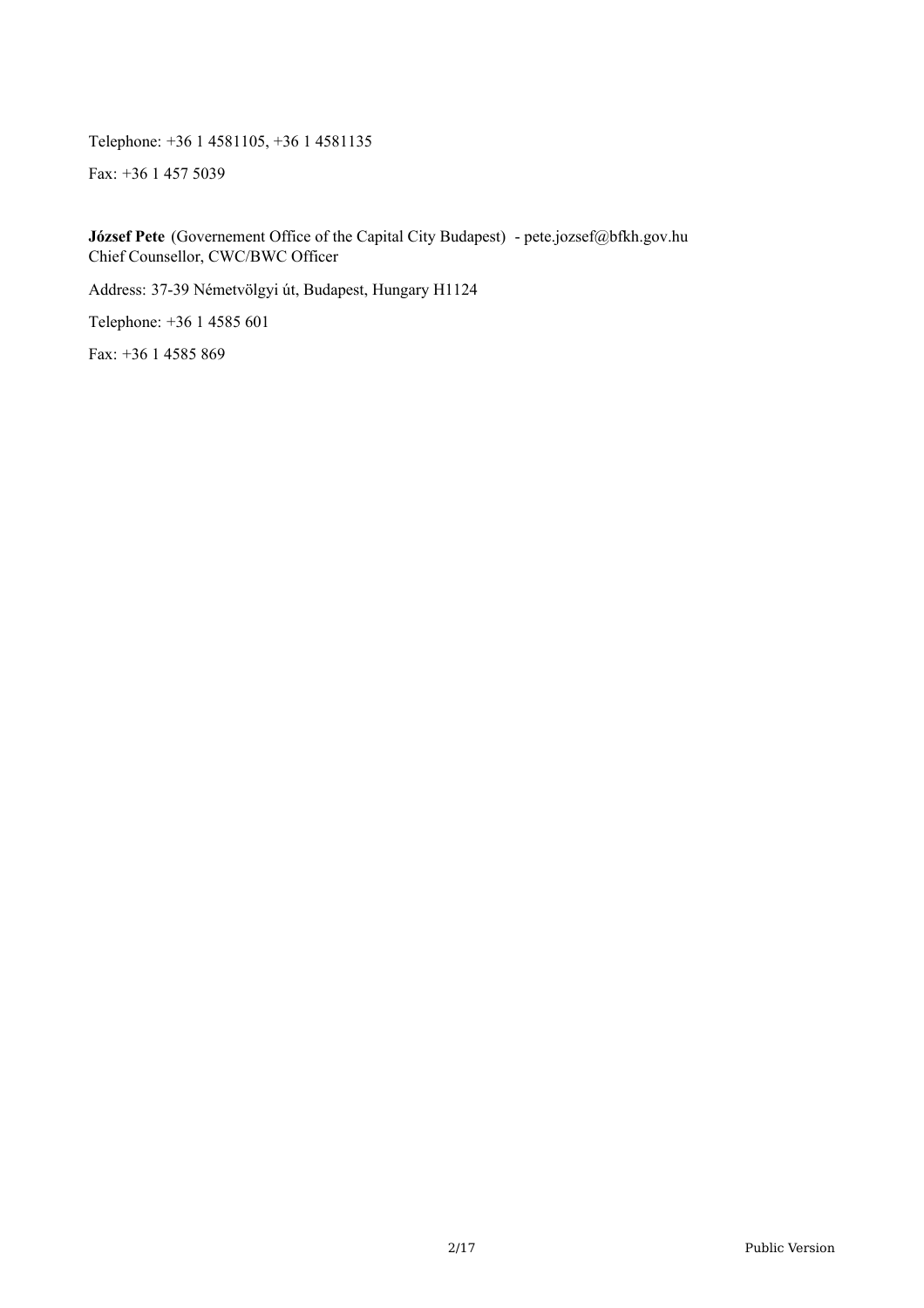#### **Active promotion of contacts**

The Third Review Conference agreed that States parties continue to implement the following:

"Active promotion of contacts between scientists, other experts and facilities engaged in biological research directly related to the Convention, including exchanges and visits for joint research on a mutually agreed basis."

In order to actively promote professional contacts between scientists, joint research projects and other activities aimed at preventing or reducing the occurrence of ambiguities, doubts and suspicions and at improving international cooperation in the field of peaceful bacteriological (biological) activities, the Seventh Review Conference encouraged States parties to share forward looking information, to the extent possible,

- on planned international conferences, seminars, symposia and similar events dealing with biological research directly related to the Convention, and

- on other opportunities for exchange of scientists, joint research or other measures to promote contacts between scientists engaged in biological research directly related to the Convention,

including through the Implementation Support Unit (ISU) within the United Nations Office for Disarmament Affairs.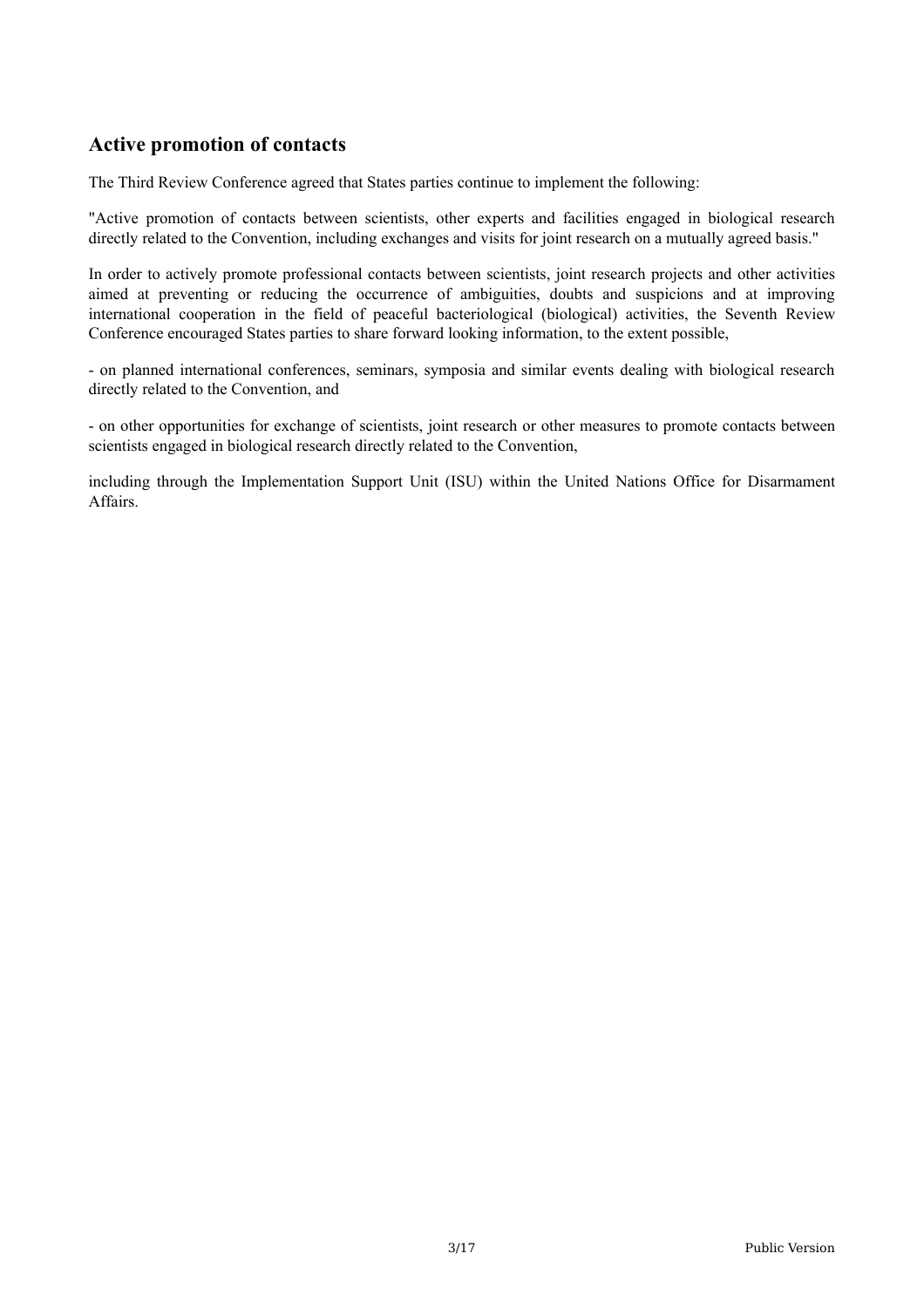# **Confidence-Building Measure "A"**

# **Part 1 Exchange of data on research centres and laboratories**

(Declaration not yet disclosed)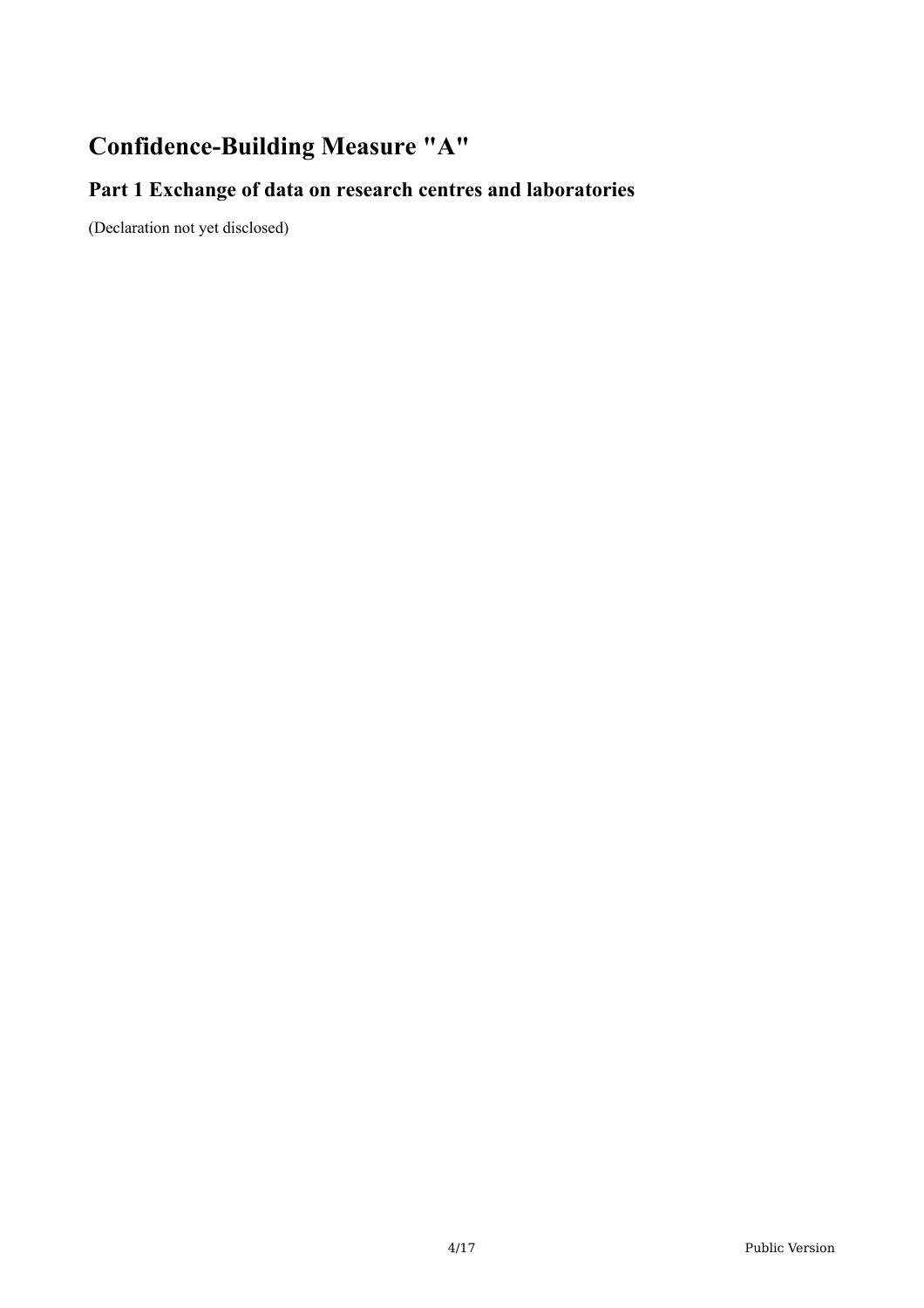## **Part 2 Exchange of information on national biological defence research and development programmes**

At the Third Review Conference it was agreed that States Parties are to implement the following:

In the interest of increasing the transparency of national research and development programmes on biological defence, the States Parties will declare whether or not they conduct such programmes. States Parties agreed to provide, annually, detailed information on their biological defence research and development programmes including summaries of the objectives and costs of effort performed by contractors and in other facilities. If no biological defence research and development programme is being conducted, a null report will be provided.

States Parties will make declarations in accordance with the attached forms, which require the following information:

(1) The objective and summary of the research and development activities under way indicating whether work is conducted in the following areas: prophylaxis, studies on pathogenicity and virulence, diagnostic techniques, aerobiology, detection, treatment, toxinology, physical protection, decontamination and other related research;

(2) Whether contractor or other non-defence facilities are utilized and the total funding provided to that portion of the programme;

(3) The organizational structure of the programme and its reporting relationships; and

(4) The following information concerning the defence and other governmental facilities in which the biological defence research and development programme is concentrated;

(a) location;

(b) the floor areas (sqM) of the facilities including that dedicated to each of BL2, BL3 and BL4 level laboratories;

(c) the total number of staff employed, including those contracted full time for more than six months;

(d) numbers of staff reported in (c) by the following categories: civilian, military, scientists, technicians, engineers, support and administrative staff;

(e) a list of the scientific disciplines of the scientific/engineering staff;

(f) the source and funding levels in the following three areas: research, development, and test and evaluation; and

(g) the policy regarding publication and a list of publicly-available papers and reports.

#### **Form A, part 2 (i)**

#### **National biological defence research and development programmes Declaration**

(Declaration not yet disclosed)

#### **Form A, part 2 (ii)**

#### **National biological defence research and development programmes**

(Declaration not yet disclosed)

#### **Form A, part 2 (iii)**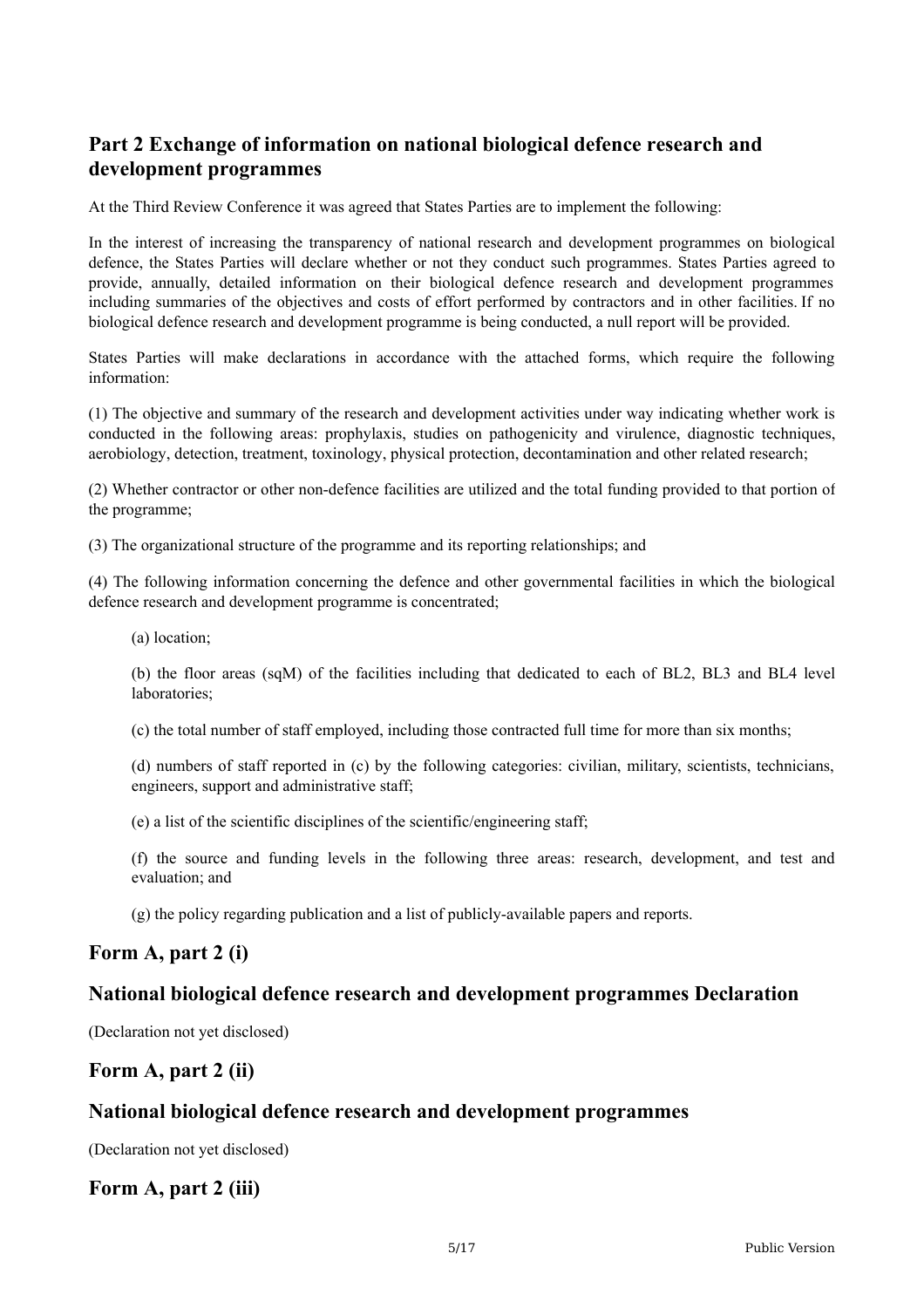# **National biological defence research and development programmes**

(Declaration not yet disclosed)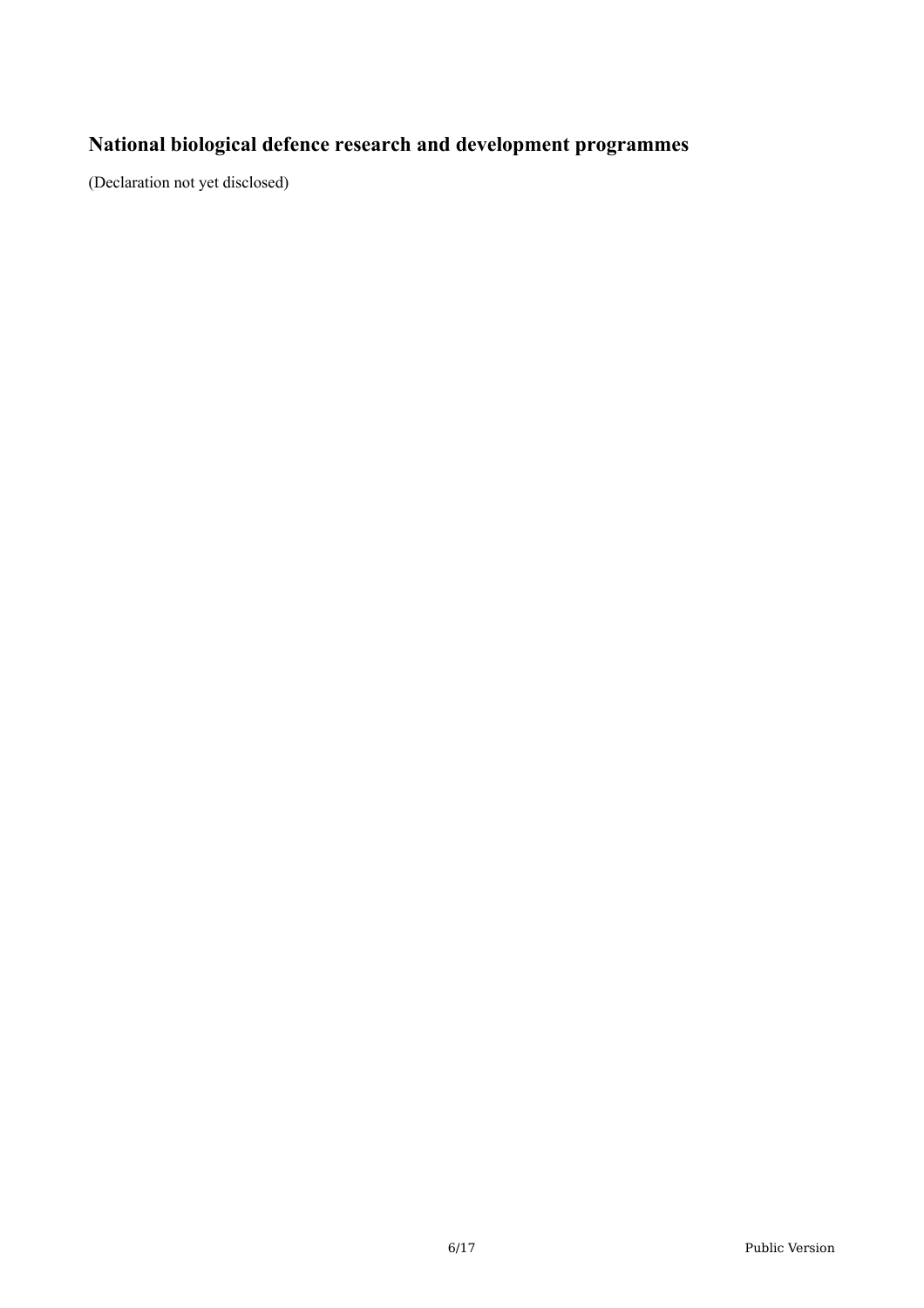# **Confidence-Building Measure "B"**

#### **Exchange of information on outbreaks of infectious diseases and similar occurrences caused by toxins**

At the Third Review Conference it was agreed that States Parties continue to implement the following:

Exchange of information on outbreaks of infectious diseases and similar occurrences caused by toxins, and on all such events that seem to deviate from the normal pattern as regards type, development, place, or time of occurrence. The information provided on events that deviate from the norm will include, as soon as it is available, data on the type of disease, approximate area affected, and number of cases.

The Seventh Review Conference agreed the following:

No universal standards exist for what might constitute a deviation from the normal pattern.

#### **Modalities**

The Third Review Conference agreed on the following, later amended by the Seventh Review Conference:

1. Exchange of data on outbreaks that seem to deviate from the normal pattern is considered particularly important in the following cases:

- When the cause of the outbreak cannot be readily determined or the causative agent  $\frac{10}{10}$  $\frac{10}{10}$  $\frac{10}{10}$  is difficult to diagnose,

- When the disease may be caused by organisms which meet the criteria for risk groups III or IV, according to the classification in the latest edition of the WHO Laboratory Biosafety Manual,

- When the causative agent is exotic to a given geographical region,

- When the disease follows an unusual pattern of development,

- When the disease occurs in the vicinity of research centres and laboratories subject to exchange of data under item A,

- When suspicions arise of the possible occurrence of a new disease.

2. In order to enhance confidence, an initial report of an outbreak of an infectious disease or a similar occurrence that seems to deviate from the normal pattern should be given promptly after cognizance of the outbreak and should be followed up by annual reports. To enable States Parties to follow a standardized procedure, the Conference has agreed that Form B should be used, to the extent information is known and/or applicable, for the exchange of annual information.

3. The declaration of electronic links to national websites or to websites of international, regional or other organizations which provide information on disease outbreaks (notably outbreaks of infectious diseases and similar occurrences caused by toxins that seem to deviate from the normal pattern) may also satisfy the declaration requirement under Form B.

4. In order to improve international cooperation in the field of peaceful bacteriological (biological) activities and in order to prevent or reduce the occurrence of ambiguities, doubts and suspicions, States Parties are encouraged to invite experts from other States Parties to assist in the handling of an outbreak, and to respond favourably to such invitations, respecting applicable national legislation and relevant international instruments.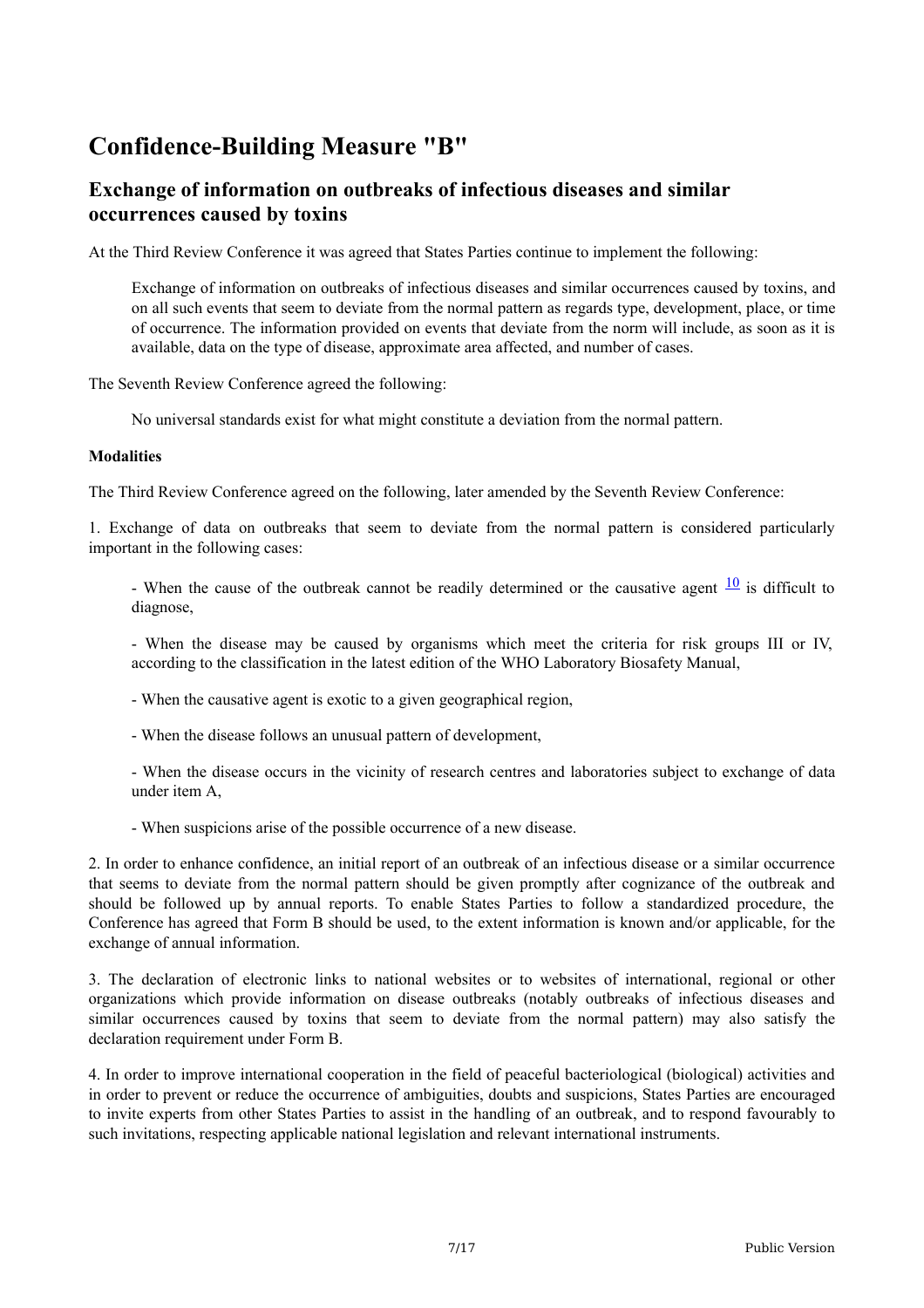## **Form B**

**Information on outbreaks of infectious diseases and similar occurrences, that seem to deviate from the normal pattern [11](#page-16-1)**

N/A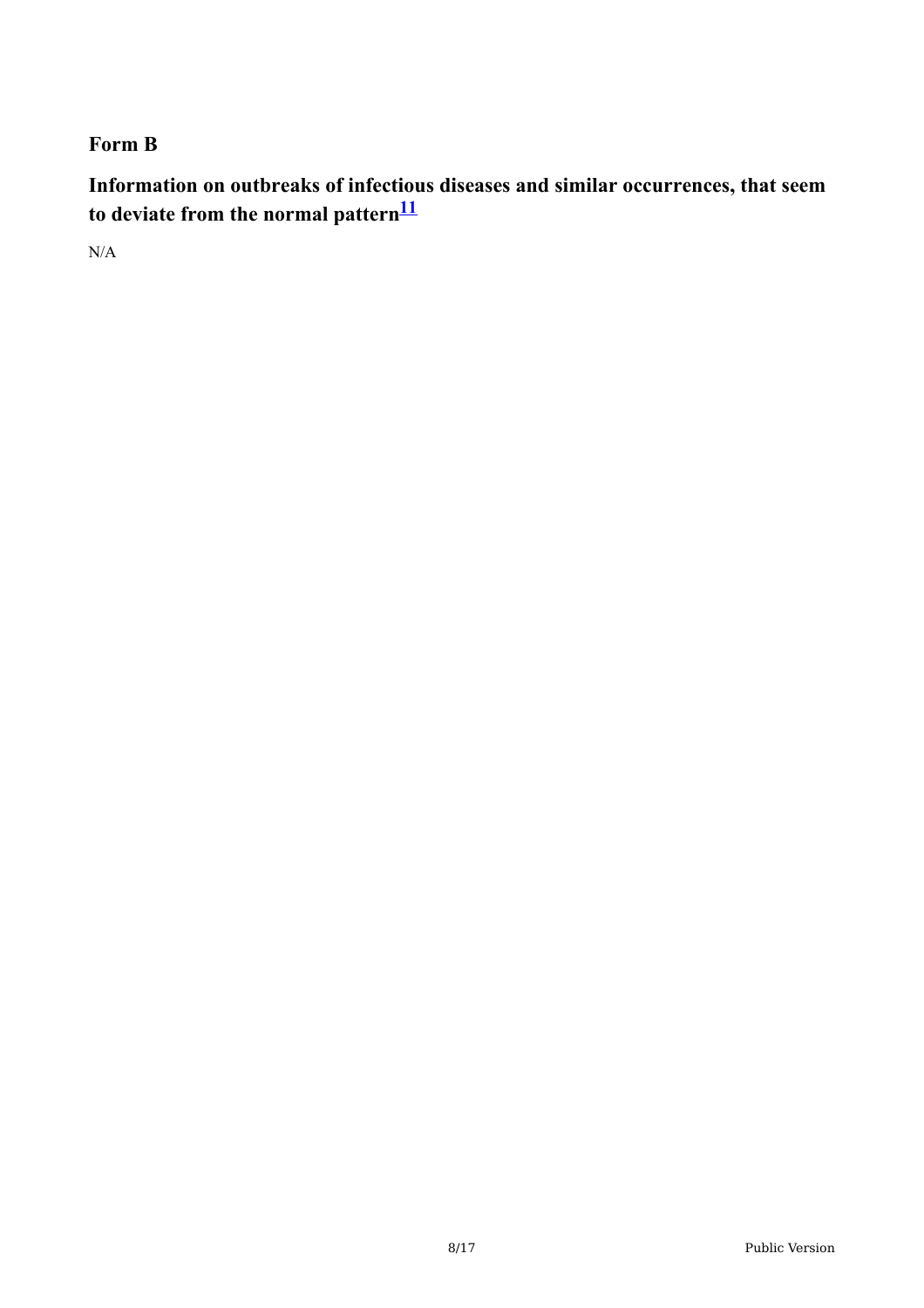# **Confidence-Building Measure "C"**

#### **Encouragement of publication of results and promotion of use of knowledge**

At the Third Review Conference it was agreed that States parties continue to implement the following:

Encouragement of publication of results of biological research directly related to the Convention, in scientific journals generally available to States parties, as well as promotion of use for permitted purposes of knowledge gained in this research.

#### **Modalities**

The Third Review Conference agreed on the following:

1. It is recommended that basic research in biosciences, and particularly that directly related to the Convention should generally be unclassified and that applied research to the extent possible, without infringing on national and commercial interests, should also be unclassified.

2. States parties are encouraged to provide information on their policy as regards publication of results of biological research, indicating, inter alia, their policies as regards publication of results of research carried out in research centres and laboratories subject to exchange of information under item A and publication of research on outbreaks of diseases covered by item B, and to provide information on relevant scientific journals and other relevant scientific publications generally available to States parties.

3. The Third Review Conference discussed the question of cooperation and assistance as regards the safe handling of biological material covered by the Convention. It concluded that other international forums were engaged in this field and expressed its support for efforts aimed at enhancing such cooperation.

#### Comments:

The list of relevant publications in the year 2021 by Hungary is the follows:

- Róka E, Khayer B, Kis Z, Kovács LB, Schuler E, Magyar N, Málnási T, Oravecz O, Pályi B, Pándics T, Vargha M. Ahead of the second wave: Early warning for COVID-19 by wastewater surveillance in Hungary. *Sci Total Environ*. 2021 Sep 10;786:147398. doi: 10.1016/j.scitotenv.2021.147398. Epub 2021 Apr 29.
- JH et al, 2021 Taxonomic update of phylum Negarnaviricota (Riboviria: Orthornavirae), including the large orders Bunyavirales and Mononegavirales. *Arch Virol*. 2021 Dec;166(12): [3513-3566](tel:35133566). doi: 10.1007/s00705-021-05143-6
- D Máthé, B Kiss, B Pályi, Z Kis, L Forgách, N Hegedűs, Z Varga, K Szigeti, The 3M Concept: Biomedical Translational Imaging from Molecules to Mouse to Man, The EuroBiotech Journal 5 (3), 155- 160
- Kiss B, Kis Z, Pályi B, Kellermayer MSZ. Topography, Spike Dynamics, and Nanomechanics of Individual Native SARS-CoV-2 Virions. Nano Lett. 2021 Mar 24;21(6):[2675-2680](tel:26752680). doi: 10.1021/acs.nanolett.0c04465. Epub 2021 Jan 21.
- Horváti K, Fodor K, Pályi B, Henczkó J, Balka G, Gyulai G, Kiss É, Biri-Kovács B, Senoner Z, Bősze S. Novel Assay Platform to Evaluate Intracellular Killing of Mycobacterium tuberculosis: In Vitro and In Vivo Validation. Front Immunol. 2021 Nov 12;12:750496. doi: 10.3389/fimmu.2021.750496. eCollection 2021.
- Ali, Omeralfaroug; Mézes Miklós; Balogh, Krisztián; Kovács, Melinda; Szabó, András The Effects of Mixed Fusarium Mycotoxins at EU-Permitted Feed Levels on Weaned Piglets' Tissue Lipids, TOXINS 13: 7 Paper: 444, 26 p. (2021)
- Kócsó, Dániel J.; A li. Omeralfaroug; Kovács, Melinda; Mézes, Miklós; Balogh, Krisztián; Kachlek, Mariam L.; Bóta, Brigitta; Zeebone, Yarsmin Y.; Szabó. András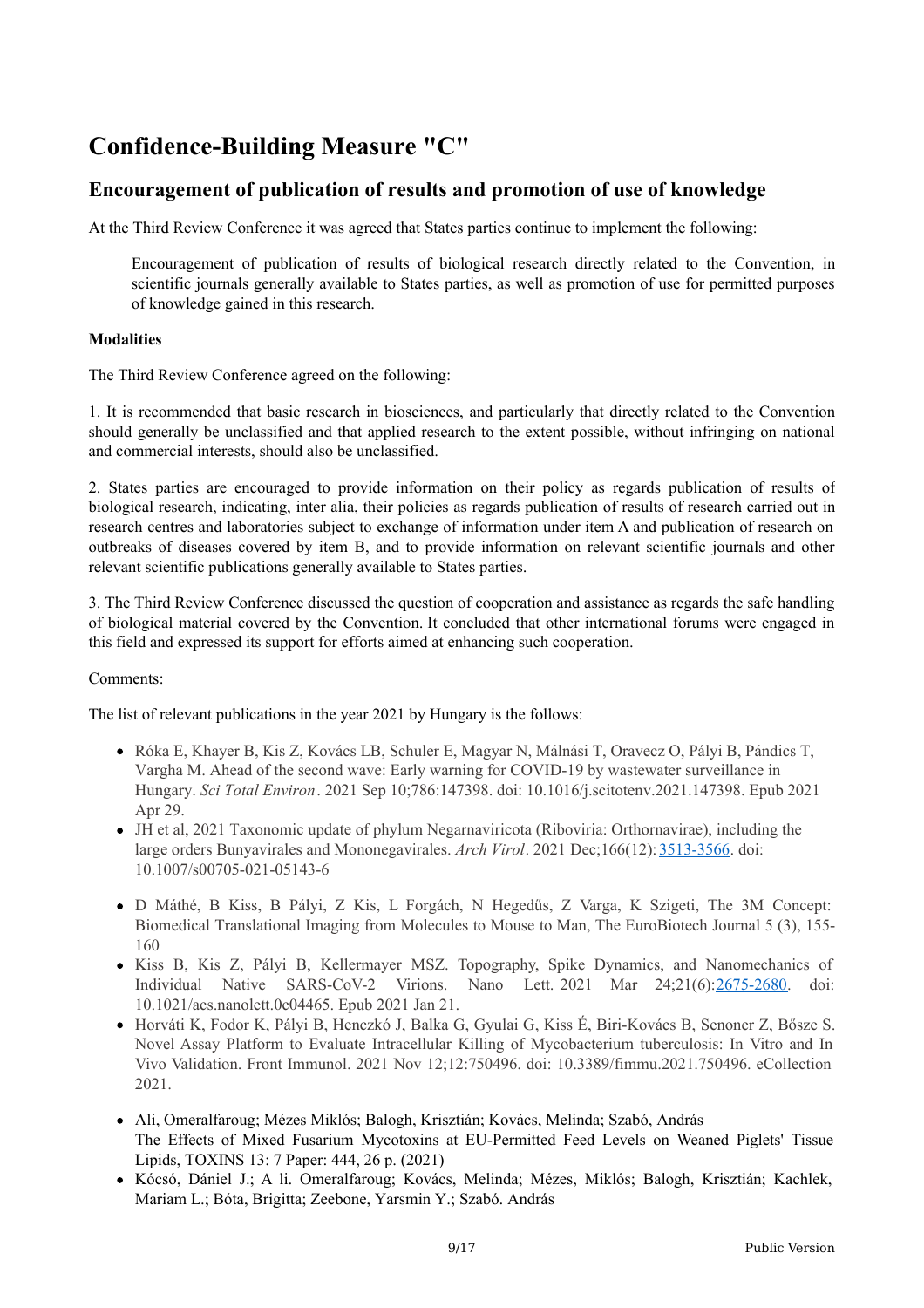A preliminary study on changes in heat shock protein 70 levels induced by Fusarium mycotoxins in rats: in vivo study, MYCOTOXIN RESEARCH 37 pp. 141-148. Paper: s12550-021-00425-z, 8 p. (2021)

- Szabó-Fodor, Judit; Szeitzné-Szabó, Mária; Bóta, Brigitta; Schieszl, Tamás; Angeli, Cserne; Gambacorta, Lucia; Solfrizzo, Michele; Szabó, András; Kovács, Melinda Assessment of Human Mycotoxin Exposure in Hungary by Urinary Biomarker Determination and the Uncertainties of the Exposure calculation: A case study FOODS 11 : 1 Paper: 11010015, 15 p. (2021)
- Dobolyi, Cs., Inotai, K., Bata-Vidács, 1., Sárkány, 0., Csernus, 0., Kocsubé, S., Tóth, B., Szekeres, A., Kukolya, J. Isolation and detailed Characterisation of the first sterigmatocystin hyperproducer mould strain in Hungary. ACTA ALIMENTARIA: AN INTERNATIONAL JOURNAL OF FOOD SCIENCE 50:247- 258., (2021)
- Papp, D.A., Kovács, T., Varga, A., Allaga, H., Vörös, M., Szekeres, A., Hamari, Zs., Vágvölgyi, Cs., Varga, M. Screening antagonistic effect of fluorescent Pseudomonads against *Aspergillusflavus.* ACTA MICROBIOLOGICA ET IMMUNOLOGICA HUNGARICA, 68: Supplement 1, 103-104.,2 p. (2021)
- Bence Ivánovics, Gyöngyi Gazsi, Márta Reining, Izabella Berta, Szilárd Poliska, Márta Tóth, Apolka Domokos, Béla Nagy, Ádám Staszny, Mátyás Cserháti, Éva Csősz, Attila Bacsi, Zsolt Csenki-Bakos, András Ács, Béla Urbányi, Zsolt Czimmerer. Embryonic exposure to low concentrations of aflatoxin B1 triggers global transcriptomic changes, defective yolk lipid mobilization, abnormal gastrointestinal tract development and inflammation in zebrafish. *Journal of Hazardous Materials* 416, 125788. <https://doi.org/10.1016/j.jhazmat.2021.125788>
- Kövesi, Benjámin; Kulcsár, Szabina; Cserháti, Mátyás; Erdélyi, Márta; Ancsin, Zsolt; Zándoki, Erika; Mézes, Miklós; Balogh, Krisztián (2021). Modification of the effects of aflatoxin B1 on the glutathione system and its regulatory genes by zeolite. *Acta Veterinaria Hungarica* 69: 1 pp. 23-30. <https://doi.org/10.1556/004.2021.00002>
- Garai E, Risa A, Varga E, Cserháti M, Kriszt B, Urbányi B, Csenki Z. (2021) Evaluation of the Multimycotoxin-Degrading Efficiency of *Rhodococcus erythropolis* NI1 Strain with the Three Step Zebrafish Microinjection Method. *International Journal of Molecular Sciences* 2(2):724. <https://doi.org/10.3390/ijms22020724>
- Kulcsár S. Kövesi B., Balogh K., Zándoki E. Ancsin Z. Erdélyi M. Mézes M. (2021): Effects of Fusarium mycotoxin exposure on lipid peroxidation and glutathione redox system in the Jiver of laying hens. Antioxidants 10, 8 Paper 1313, 10p. <https://doi.org/10.3390/antiox10081313>
- Bajusz, D., Wade, W. S., Satala, G., Bojarski, A. J., llas, J., Ebner, J., ... Keserű, G.M. (2021). Exploring protein hotspots by optimized fragment pharmacophores. NATURE COMMUNICATIONS, 12(1).
- Bereczki, I., Papp, H., Kuczmog, A., Madai, M., Nagy, V., Agócs, A., ... Borbás, A. (2021). Natural Apocarotenoids and Their Synthetic Glycopeptide Conjugates Inhibit SARS-CoV-2 Replication. PHARMACEUTICALS, 14(11). <http://doi.org/10.3390/ph14111111>
- Jakab, F. (2021). Járvány, vírus, Virológiai Nemzeti Laboratórium. SCIENTIA ET SECURITAS, 2(1), 62- 67 <https://doi.org/10.1556/112.2021.00013>
- Kemenesi, G., Tóth, G. E., Bajusz, D., Keserű, G. M., Terhes, G., Burián, K., ... Jakab, F. (2021). Effect of An 84-bp Deletion of the Receptor-Binding Domain on the ACE2 Binding Affinity of the SARS-CoV-2 Spike Protein: An ln Silico Analysis. GENES, 12(2) <https://doi.org/>10.3390/genes/12020194
- Lanszki, Z., Zana, B., Zeghbib, S., Jakab, F., Szabó, N., & Kemenesi, G. (2021). Prolonged infection of canine distemper virus in a mixed-breed dog. VETERINARY SCIENCES, 8(4). <https://doi.org/10.3390/vetsci8040061>
- Madai, M., Horváth, G., Herczeg, R., Somogyi, B., Zana, B., Földes, F., ... Jakab, F. (2021). Effectiveness Regarding Hantavirus Detection in Rodent Tissue Samples and Urine. VIRUSES, 13(4). <https://doi.org/10.3390/v13010570>
- Szabó, Z., Szabó, T., Bodó, K., Kemenesi, G., Földes, F., Kristóf, K., ... Lacza, Z. (2021). Comparison of vírus neutralization activity and results of 10 different anti SARS-Co V-2 serological tests in COVID-19 recovered plasma donors. PRACTICAL LABORATORY MEDICINE, 25. <https://doi.org/10.1016/j.plabm.2021.e00222>
- Zeghbib, S., Somogyi, B. A., Zana, B., Kemenesi, G., Herczeg, R., Derrar, F., & Jakab, F. (2021). The Algerian Chapter of SARS-CoV-2 Pandemic: An Evolutionary, Genetic, and Epidemiological Prospect.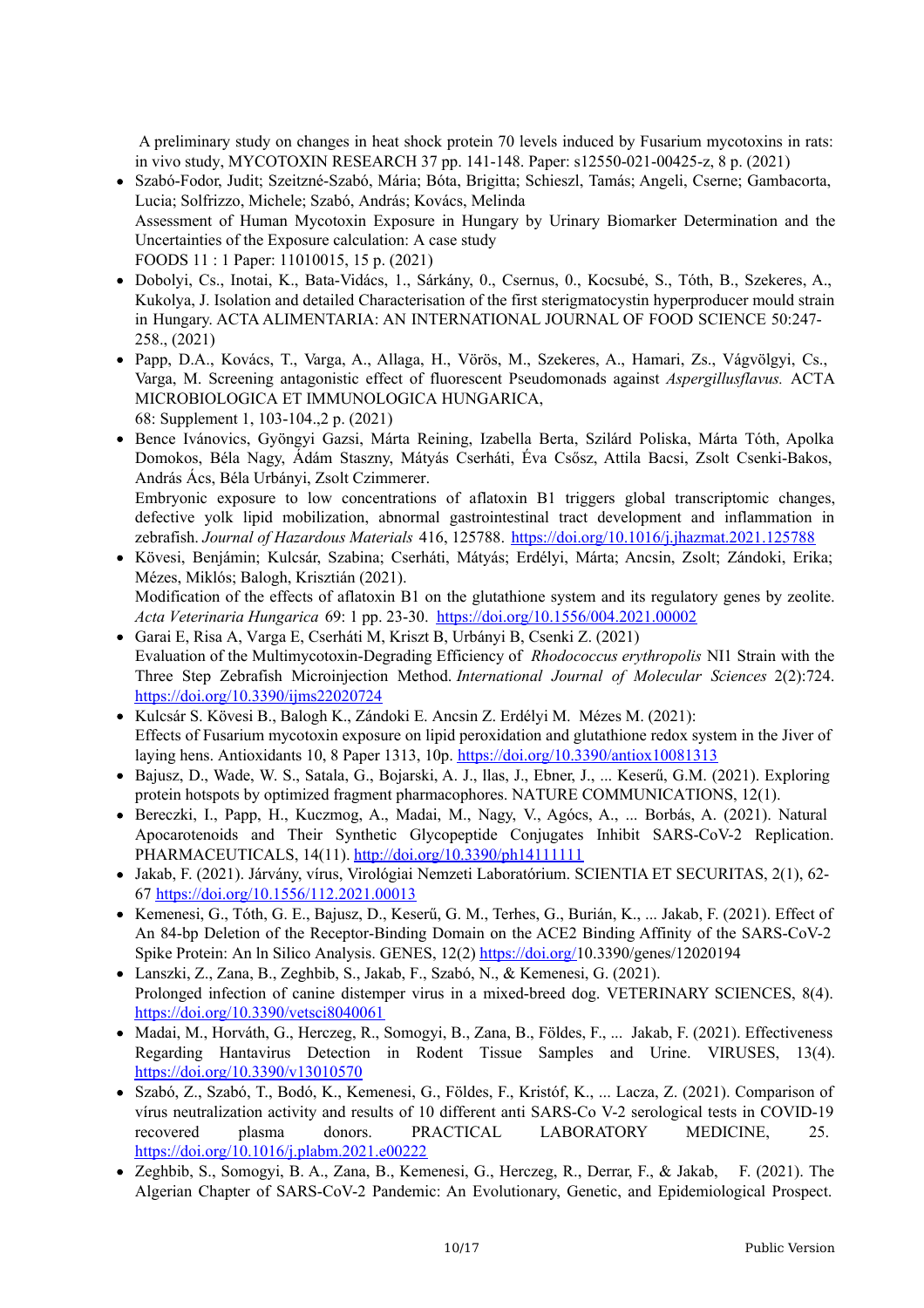VIRUSES, 13(8). https:// doi.org/10.3309/v13081525

- Bakó, C., Balázs, V. L., Takács, G., Pallos, J. P., Pál, S., Kocsis, B., ... Horváth, G. (2021). Combination of Analytical and Statistical Methods in Order to Optimize Antibacterial Activity of Clary Sage Supercritical Fluid Extracts. MOLECULES, 26(21). <https://doi.org/10.3390/molecules26216449>
- Balázs, V. L., Nagy-Radványi, L., Filep, R., Kerekes, E., Kocsis, B., Kocsis, M., & Farkas, Á. (2021). ln Vitro Antibacterial and Antibiofilm Activity of Hungarian Honeys against Respiratory Tract Bacteria. FOODS, 10(7) <https://doi.org/10.3390/foods10071632>
- Balázs, V. L., Nagy-Radványi, L., Kocsis, B., & Farkas, Á. (2021). Fajtamézek gátló hatása Pseudomonas bakteriális biofilm képzésére = Anti-Pseudomonas activity of unifloral honeys. ln XIX. Szcntágothai János Mutidiszciplináris Konferencia és Hallgatói Verseny: Absztrakt kötet = XIX. János Szentágothai Multidisciplinary Conference and Student Competition: Book of Abstracts (pp. 244-244).
- $\bullet$  BUDÁN, F., NAN, M., KOCSIS, B., & LACZKÓ-ZÖLD, E. (2021). ANTIMICROBIAL ACTIVITY AND POTENTIAL SECONDARY SIGNAL TRANSDUCTION MECHANISMS OF ELECAMPANE (Inula helenium L.) ROOT EXTRACT. PLANT CELL BIOTECHNOLOGY AND MOLECULAR BIOLOGY, 22(7-8), 86-92.
- Dandé, Á., Nöt, L. G., Bűcs, G., Kocsis, B., Lőrinczy, D., & Wiegand, N. (2021). Efficacy of microbiological culturing in the diagnostics of joint and periprosthetic infections. INJURY: INTERNATIONAL JOURNAL OF THE CARE OF THE INJURED, 52(Suppl 1), S48-S52. <https://doi.org/10.1016./j.injury.2020.02.058>
- Hammoud, S., Haitham, K., Afshin, Z., & Bela, K. (2021). A Survey of Nurses'. Awareness of Infection Control Measures in Baranya County, Hungary. In 10th Jubilee Interdisciplinary Doctoral Conference (p.249)
- Hammoud, S., Onchonga, D., Amer, F., & Kocsis, B. (2021). The Burden of Communicable Diseases in Lebanon: Trends in the Last Decade. In Medical Conference for PhD Students and Experts of clinical Sciences 2021 (p.18)
- Kocsis, B., Deutsch-Nagy, L., Kilár, F., Kilár, A., Makszin, L., & Urbán, P. (2021). Shigella sonnei mutánsok az antibiotikumalapkutatás szolgálatában. ln METT25 a Magyar Elválasztástudományi Társaság jubileumi konferenciája (p. 59).
- Mező, E., Bufa, A., Madarászné, H. I, Balogh-Hartmann, F., Kilár, F., Kocsis, B., & Makszin, L. (2021a). Környezeti tényezők változásainak hatása baktériumok zsírsavösszetételére. ln 10. Jubileumi Interdiszciplináris Doktorandusz Konferencia = 10th Jubilee Interdisciplinary Doctoral Conference (p. 301).
- Mező, E., Bufa, A., Madarászné, H. I., Balogh-Hartmann, F., Kilár, F., Kocsis, B., & Makszin, L. (2021b). Orvosi szempontból fontos baktériumok zsírsav-összetételének vizsgálata GC-MS módszerrel. ln METT25 a Magyar Elválasztástudományi Társaság jubileumi konferenciája.
- Varga, A., Kocsis, B., Sipos, D., Kása, P., Vigvári, S., Pál, S., ... Péterfi, Z. (2021). How to Apply FMT More Effectively, Conveniently and Flexible-A Comparison of FMT Methods. FRONTIERS IN CELLULAR AND INFECTION MICROBIOLOGY 11. <https://doi.org/10.3389/fcimb.2021.657320>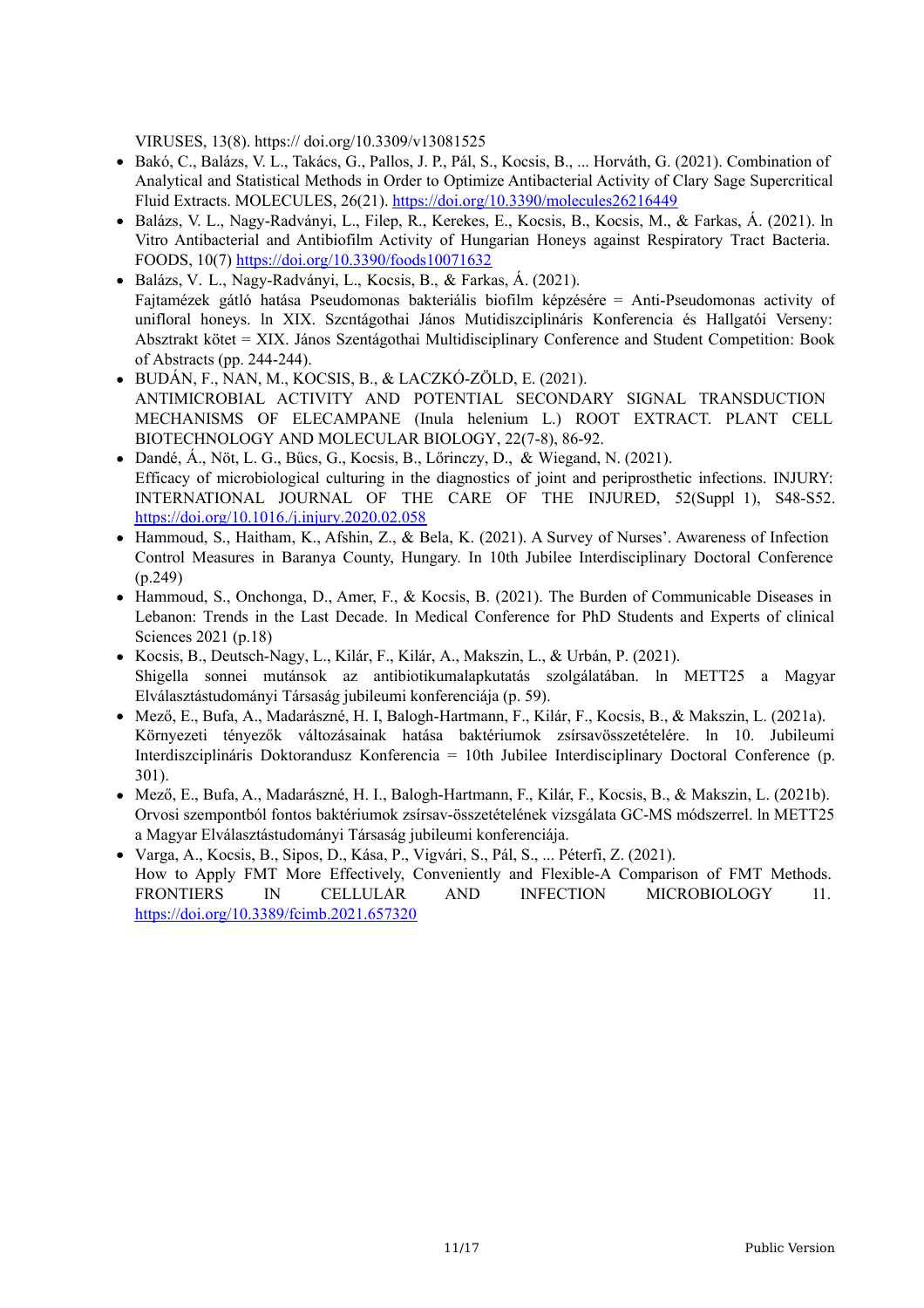# **Confidence-Building Measure "D"**

(Deleted)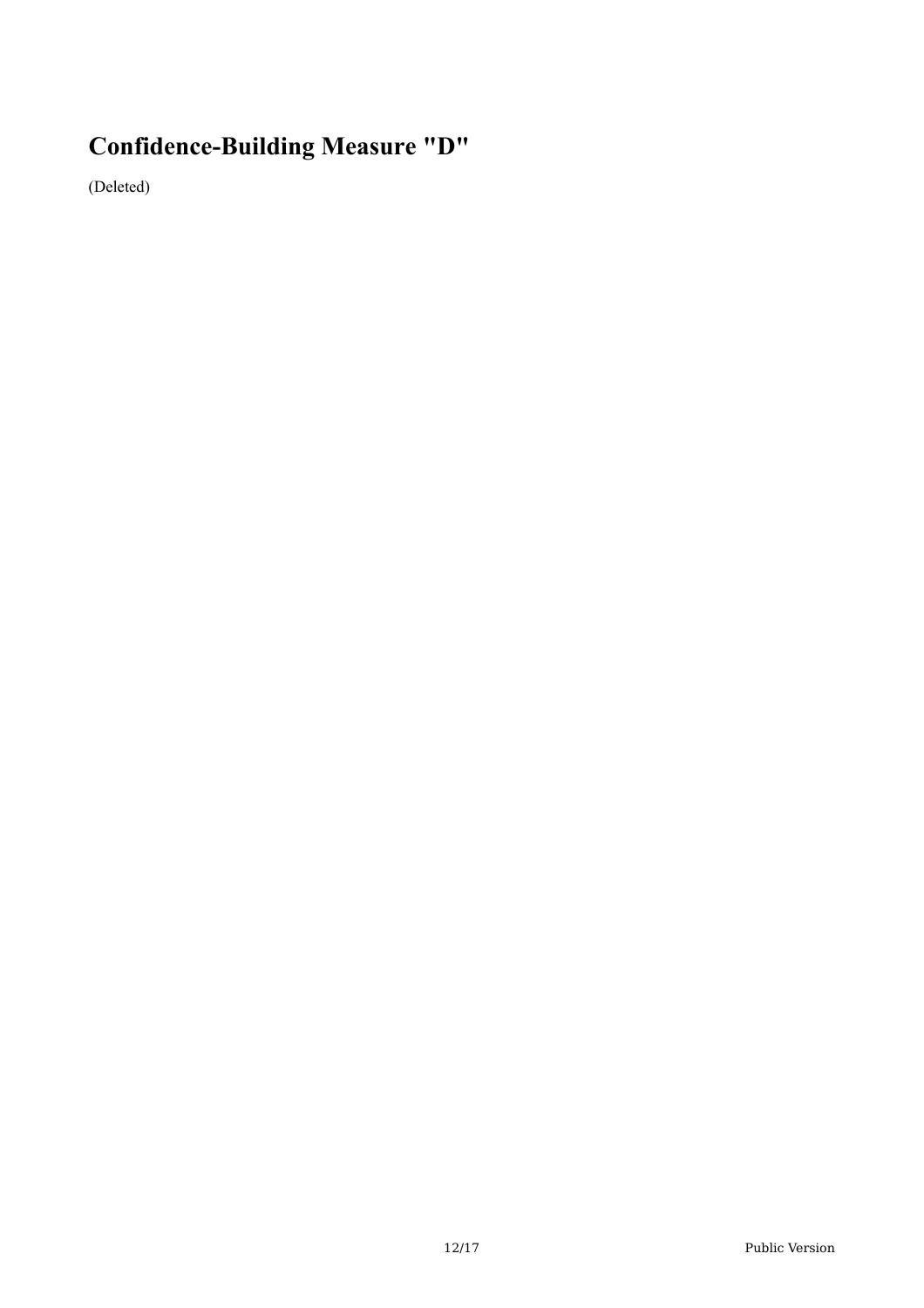# **Confidence-Building Measure "E"**

#### **Declaration of legislation, regulations and other measures**

At the Third Review Conference the States parties agreed to implement the following, later amended by the Seventh Review Conference:

As an indication of the measures which they have taken to implement the Convention, States parties shall declare whether they have legislation, regulations or other measures:

(a) To prohibit and prevent the development, production, stockpiling, acquisition or retention of the agents, toxins, weapons, equipment and means of delivery specified in Article I of the Convention, within their territory or anywhere under their jurisdiction or under their control anywhere;

(b) In relation to the export or import of micro-organisms pathogenic to man, animals and plants or of toxins in accordance with the Convention;

(c) In relation to biosafety and biosecurity.

States parties shall complete the attached form (Form E) and shall be prepared to submit copies of the legislation or regulations, or written details of other measures on request to the Implementation Support Unit (ISU) within the United Nations Office for Disarmament Affairs or to an individual State party. On an annual basis States parties shall indicate, also on the attached form, whether or not there has been any amendment to their legislation, regulations or other measures.

#### **Form E**

#### **Declaration of legislation, regulations and other measures**

| <b>Relating to</b>                                                                                                                                                                             |     |     | <b>Other</b><br>Legislation Regulations measures <sup>12</sup> last year | <b>Amended since</b> |
|------------------------------------------------------------------------------------------------------------------------------------------------------------------------------------------------|-----|-----|--------------------------------------------------------------------------|----------------------|
| (a) Development, production stockpiling, acquisition or<br>retention of microbial or other biological agents, or<br>toxins, weapons, equipment and means of delivery<br>specified in Article I | yes | yes | no                                                                       | no                   |
| (b) Exports of micro-organisms $\frac{13}{2}$ and toxins                                                                                                                                       | yes | yes | no                                                                       | no                   |
| (c) Imports of micro-organisms $\frac{13}{2}$ and toxins                                                                                                                                       | yes | yes | no                                                                       | no                   |
| (d) Biosafety <sup>14</sup> and biosecurity <sup>15</sup>                                                                                                                                      | yes | yes | no                                                                       | no                   |

Additional information to Form E: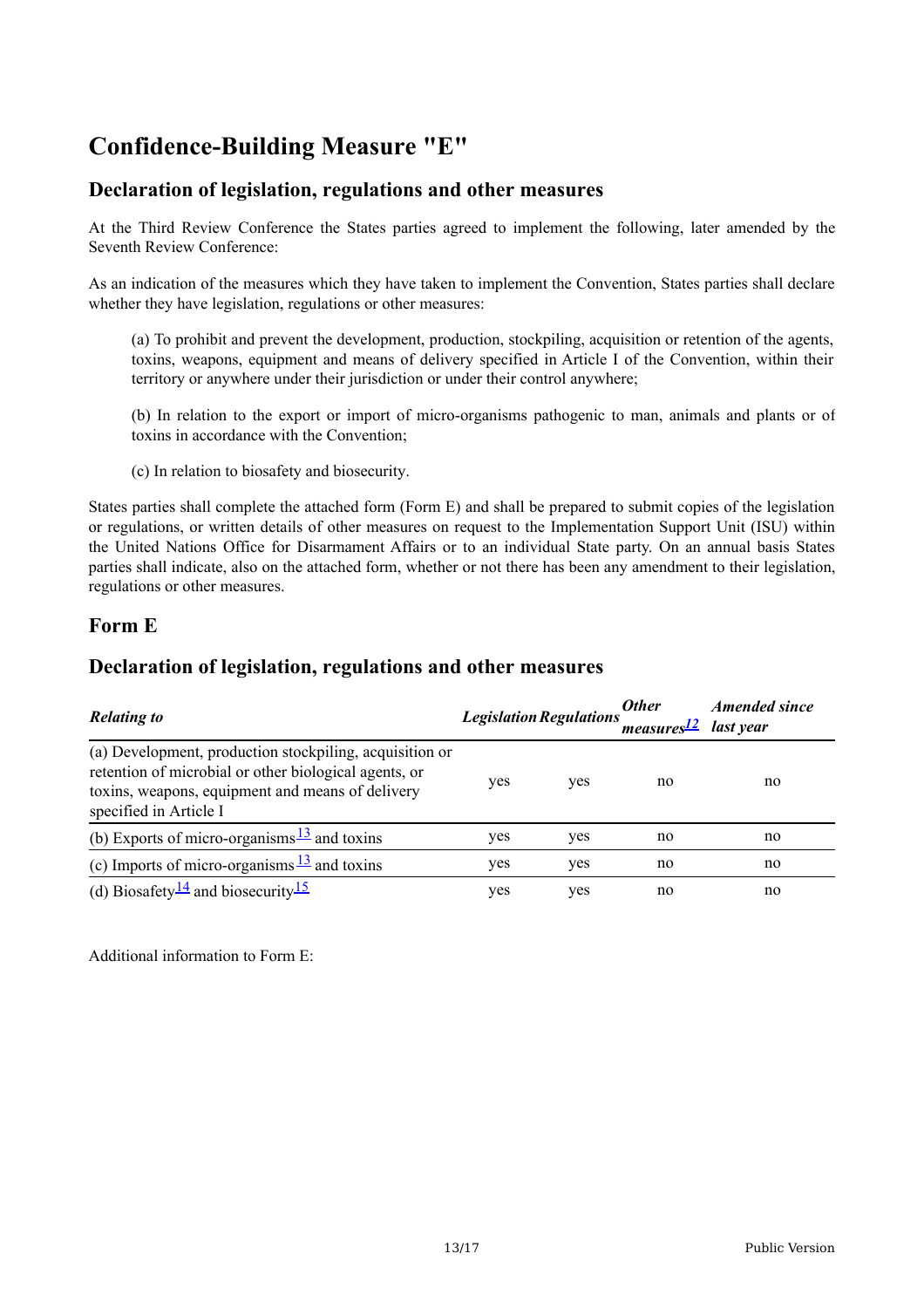Hungary signed the Biological and Toxin Weapons Convention in 1972 and ratified it in 1975. Detailed regulation of the implementation, however, followed much later when Government Decree 21/2013 (I. 30.) was issued in January 2013.

The Decree formalized the hitherto implementation mechanism, which was based on a general understanding of the roles and responsibilities of the various actors of the administrative system and subsequently their role in the implementation of the obligations undertaken in the BTWC. Throughout the period from 1975 to 2010 the implementation of the BTWC was on the agenda of various inter-departmental committees. Hungary's biological and chemical industry is relatively small and those involved in research, production and licensing form a small community. Members of these various committees, whose portfolio included the BTWC among other similar or related issues were in contact with other stakeholders daily.

Until January 2013 the Ministry of Foreign Affairs was responsible for the collection of data and submission of the CBM reports. The GD 21/201.3 (I. 30.), however, assigns this responsibility to the Government Office of the Capital City Budapest (GO). The GO is in charge of authoritative-administrative tasks in the field of (a) state administration of foreign tn1de, (b) surveillance of production and service in the armament industry, (e) certain tasks in trade, (d) market surveillance, (e) surveillance of public warehouses, (f) assaying and hallmarking of precious metal and {g) metrology. The Department of Trade, Defence Industry, Export Control and Precious Metal Assay of the GO became also the national authority for the implementation of the Common Commercial Policy of the EU as well as the National Authority for the implementation of the CWC.

Based on national and EU laws, the Department licenses and controls the foreign trade of military and dual-use products (including human, animal and plant pathogens and toxins, as well as dual-use chemical and biological equipment) and licenses the production of military products and related services following the Hungarian and EU foreign and security policy. The Department keeps an up-to-date list and data on the activities of all stakeholders relevant to the implementation of the BTWC.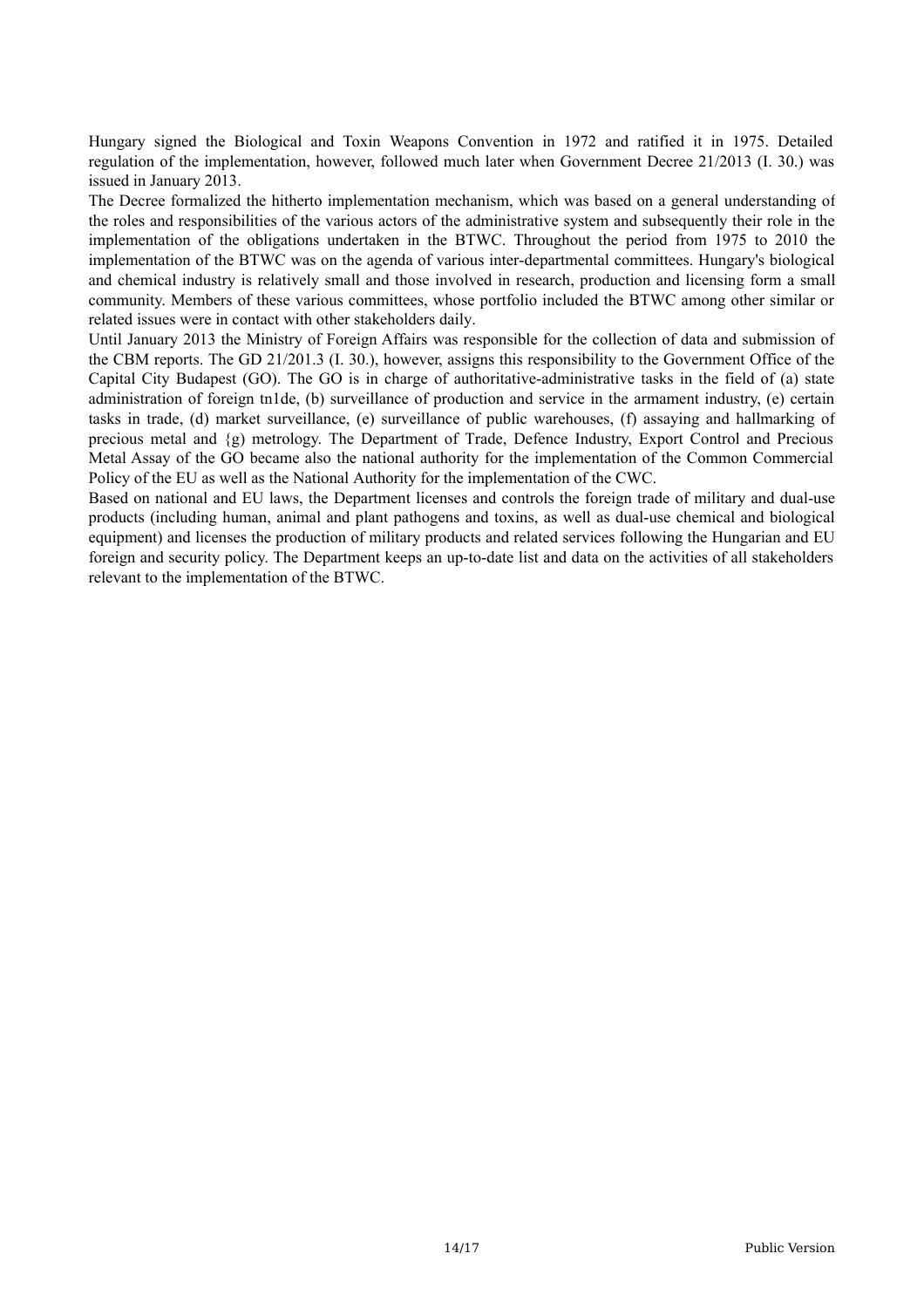# **Confidence-Building Measure "F"**

## **Declaration of past activities in offensive and/or defensive biological research and development programmes**

In the interest of increasing transparency and openness, States parties shall declare whether or not they conducted any offensive and/or defensive biological research and development programmes since 1 January 1946.

If so, States parties shall provide information on such programmes, in accordance with Form F.

#### **Form F**

## **Declaration of past activities in offensive and/or defensive biological research and development programmes**

1. Date of entry into force of the Convention for the State Party.

Wednesday, December 27, 1972

2. Past offensive biological research and development programmes:

 $-N/A$ 

- Period(s) of activities

N/A

- Summary of the research and development activities indicating whether work was performed concerning production, test and evaluation, weaponization, stockpiling of biological agents, the destruction programme of such agents and weapons, and other related research.

N/A

3. Past defensive biological research and development programmes:

- N/A

- Period(s) of activities

N/A

- Summary of the research and development activities indicating whether or not work was conducted in the following areas: prophylaxis, studies on pathogenicity and virulence, diagnostic techniques, aerobiology, detection, treatment, toxinology, physical protection, decontamination, and other related research, with location if possible.

N/A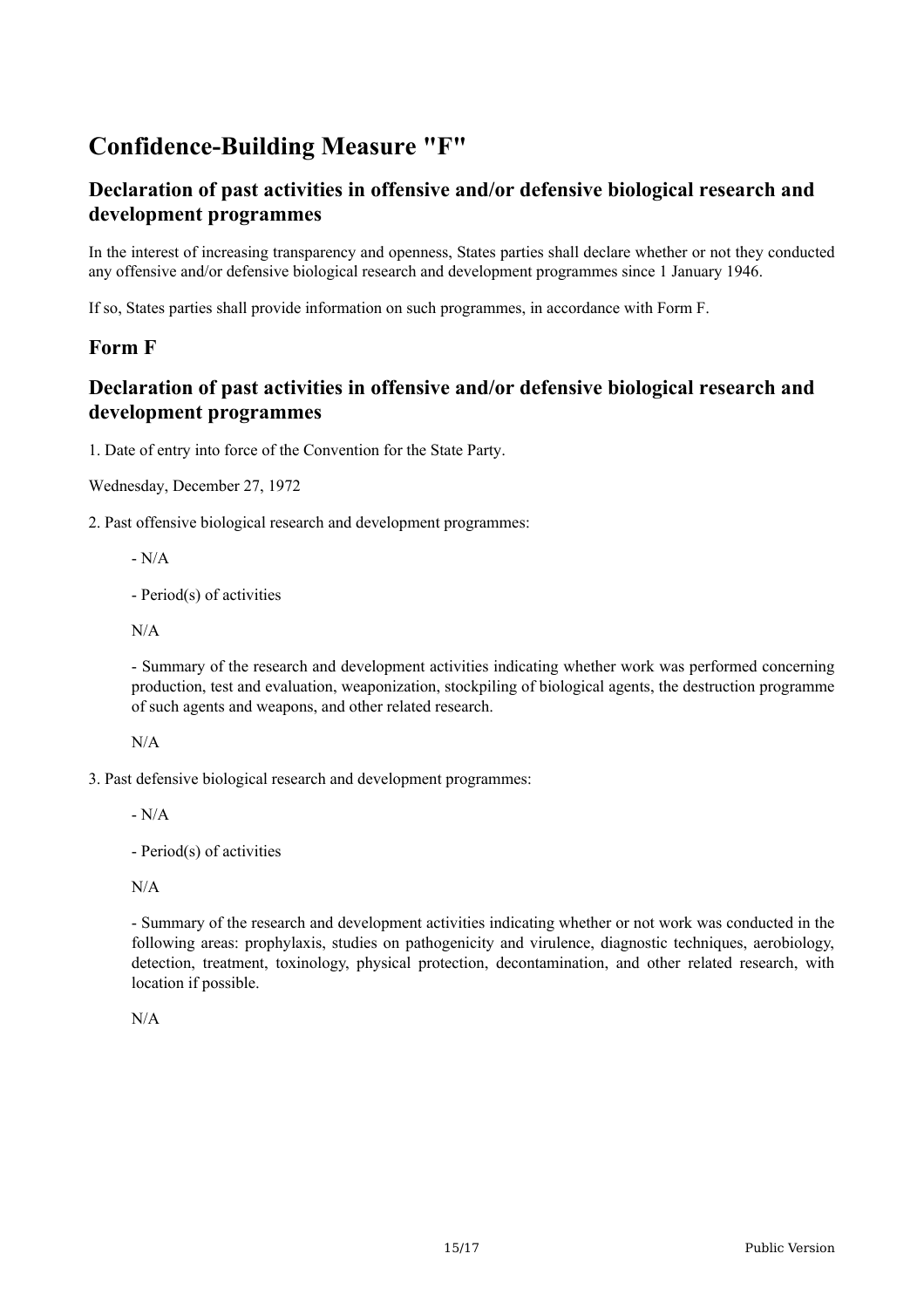# **Confidence-Building Measure "G"**

## **Declaration of vaccine production facilities**

To further increase the transparency of biological research and development related to the Convention and to broaden scientific and technical knowledge as agreed in Article X, each State party will declare all facilities, both governmental and non-governmental, within its territory or under its jurisdiction or control anywhere, producing vaccines licensed by the State party for the protection of humans. Information shall be provided on Form G attached.

## **Form G**

#### **Declaration of vaccine production facilities**

N/A